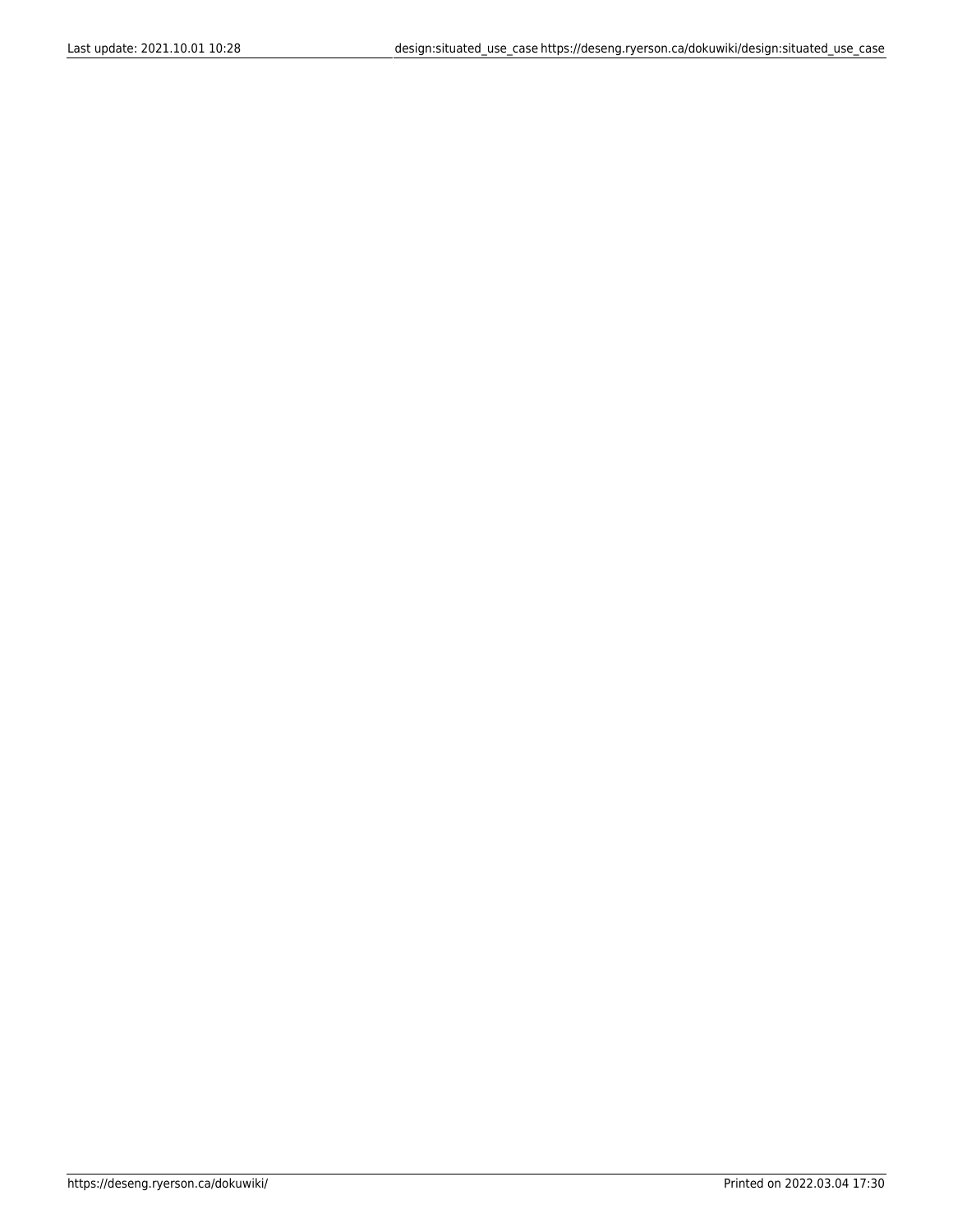# **Situated Use Case**

A situated use case (SUC) is the "setting" in which a product is used.

## <span id="page-2-0"></span>**What is a situated use case?**

A situated use case (SUC) is an instance of a setting in which a design intervention will be used.

SUCs do **not** include users or interventions, but **do** include the environment in which users will use an intervention. Defining SUCs is important to ground analyses of how and why users would use an intervention, and the kinds of interactions they could have with the intervention.

The purpose of SUCs is to set up *circumstances* that could cause faulty interactions between users and the intervention. Your job is to make sure faulty interactions don't occur when your users will use your intervention.

Many SUCs are possible for any single intervention. You might use a portable music player (1) at the beach, or (2) in your home, or (3) in your car. In each case, the situation will impact how you use the player, and how the player might respond to different inputs from either the user or from the environment itself.

> **Exercise for the Reader** Consider the case of the portable music player in the three different situations noted above.

- What makes each situation unique from the others?
- What influences might the distinctive features of each situation have on the design of the player?

While SUCs are defined from the point of view of particular potential, though hypothetical, users, other co-users often play a crucial role in establishing a good SUC.

A co-user is a secondary user - one who may not interact with a product directly, but whose actions can have a significant impact on the outcomes of product usage. Here are some examples.

### A passenger in a vehicle

Say you're designing some kind of vehicle, and your SUC is intended to capture the situation from the point of view of the driver. Different passengers can significantly impact how a driver will interact with the vehicle. Consider a ride-hailing company like [Uber](https://www.uber.com). How might the driver's interactions with the vehicle change if their passenger is sober vs drunk, friendly vs angry, calm vs anxious?

### A sous-chef

How might a chef interact with their kitchen staff if their sous-chef were competent vs incompetent?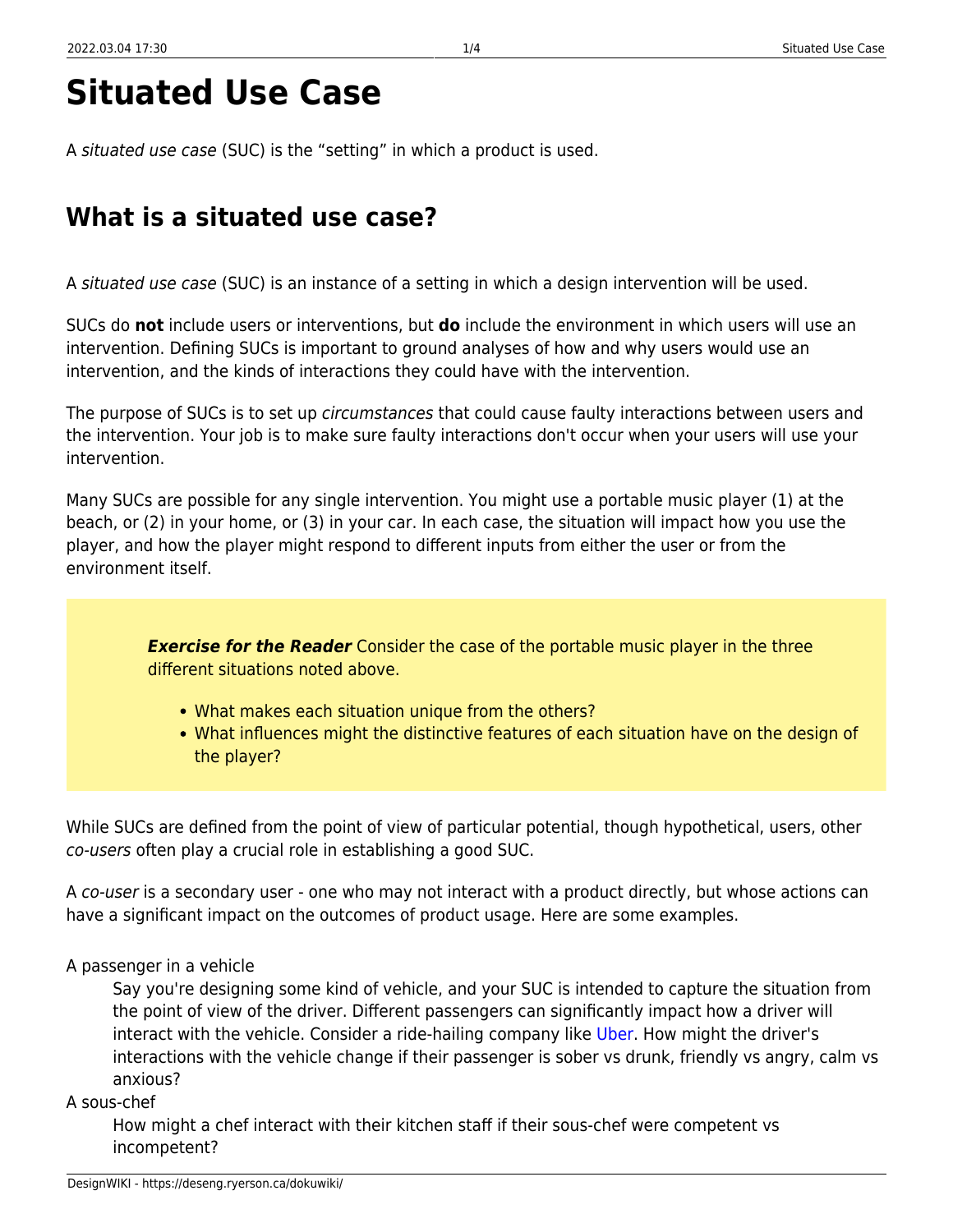A good SUC will describe, in broad strokes, the nature of *co-users* as well as the user themselves.

### <span id="page-3-0"></span>**How are situated use cases specified?**

A single SUC by itself is of limited use in design. SUCs become truly useful when a collection of them accurately represent the breadth and depth of general use of an intervention. This means that while no single SUC will capture a universal situation, an appropriately defined collection of SUCs will cover a broad range of possible situations that you expect your intervention will see in actual use.

Each team must develop SUCs that are:

- **reasonable:** one may reasonably expect the conditions described in the SUC to actually occur in real life.
- **distinct:** to capture the breadth of an intervention's use, each SUC must be as different as possible from every other SUC.

A SUC consists simply of:

- a unique ID (so it's easier to refer to in later stages of designing),
- a brief descriptive title,
- the name of the team member responsible for that SUC, and
- a description of the situation.

**When developing an SUC, you ought to depend on your [situation scan](https://deseng.ryerson.ca/dokuwiki/design:situation_scan)**. Every aspect of the sitscan will bear on the development of every SUC. SUCs that are not consistent with the sitscan are simply wrong.

Below is an example SUC for a system to move people between floors of a building $^{1)}$  $^{1)}$  $^{1)}$ .

| <b>SUC 1</b> Users go to work.                                                                                                                                                |
|-------------------------------------------------------------------------------------------------------------------------------------------------------------------------------|
| <b>Owner</b> Georgiou                                                                                                                                                         |
| On an especially cold winter day, many users arrive roughly at the same time and need to go to<br>their respective jobs on different floors of a five-storey office building. |
|                                                                                                                                                                               |
| <b>Exercise for the Reader</b> Consider the following questions and how they imply things that<br>will impact the design of the system.                                       |
| • Why specify "an especially cold winter day"? How could this affect what happens when<br>people use the system?                                                              |
| • How would you quantify what "an especially cold winter day" is? What about "many"<br>users"?                                                                                |
| • We have "many" users and a "five-storey office building". What might happen as they<br>use the system to get to their respective floors?                                    |
| • What's unique about the users going to their jobs that might be different when they're<br>on their way home?                                                                |

Table 1: Example of an acceptable Situated Use Case.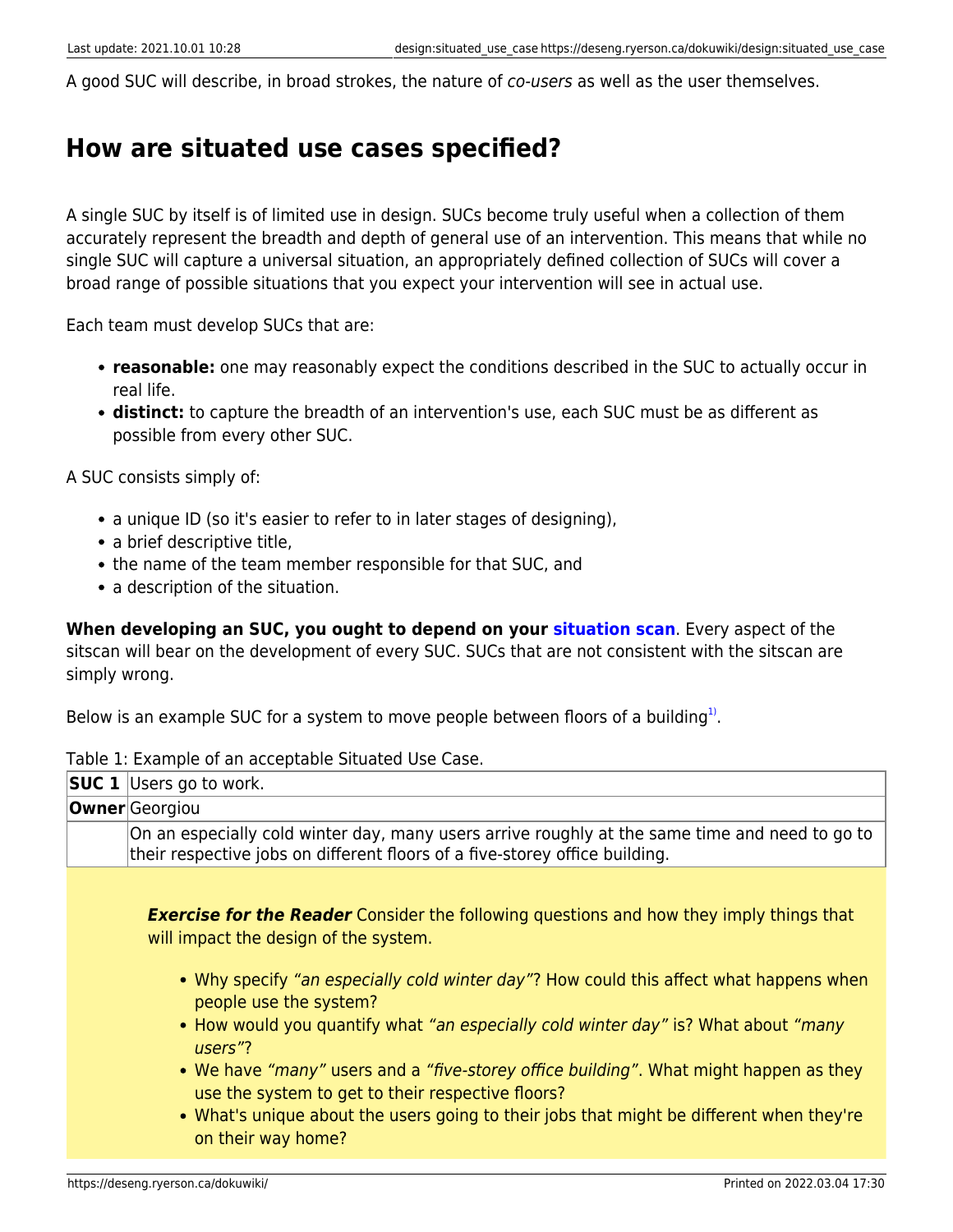Here are some other examples of SUCs; each one is for a different type of product.

Table 2: Examples of other SUCs.

|                     | <b>SUC 2</b> Making smoothies for the kids.                                                                                                                |
|---------------------|------------------------------------------------------------------------------------------------------------------------------------------------------------|
| <b>Owner Kirk</b>   |                                                                                                                                                            |
|                     | 6-year old Johnny has 5 friends over on a hot summer day, and their caregiver decides to make<br>them smoothies using a device stored in an upper cabinet. |
|                     | <b>SUC 3</b> Going to work using a human powered vehicle.                                                                                                  |
| <b>Owner</b> Picard |                                                                                                                                                            |
|                     | A user who lives on the top floor of an old five-storey apartment building is going to work on a<br>rainy day.                                             |
|                     | <b>SUC 4</b> Paying for groceries at an automated checkout.                                                                                                |
|                     | <b>Owner</b> Janeway                                                                                                                                       |
|                     | A user receives a phone call from their spouse while they're using the automated checkout kiosk<br>at the supermarket.                                     |
|                     |                                                                                                                                                            |

**Exercise for the Reader** For each question below, besides answering the question directly, consider what the impact on the user's interactions with the product might be, and the implications this can have for the quality of the user's experience.

- In **SUC 2**, why do we identify some characteristics of Johnny but not of the caregiver?
- In **SUC 3**, why do you think it matters where the user lives?
- In **SUC 4**, what could be the impact of receiving the phone call?

## <span id="page-4-0"></span>**Deliverables**

A team of N members must develop N reasonable and distinct SUCs. Each team member will be responsible for one SUC.

Clearly, a team must collaborate to develop those SUCs, to ensure they are reasonable and distinct, but ultimately each SUC will be "owned" by a single team member. Their responsibility will be to ensure that whatever design the team develops will work as well as possible in their SUC.

For each SUC, include no more than 250 words explaining why that SUC was included.

### <span id="page-4-1"></span>**However**

TODO Describe consequences and counter-indications.